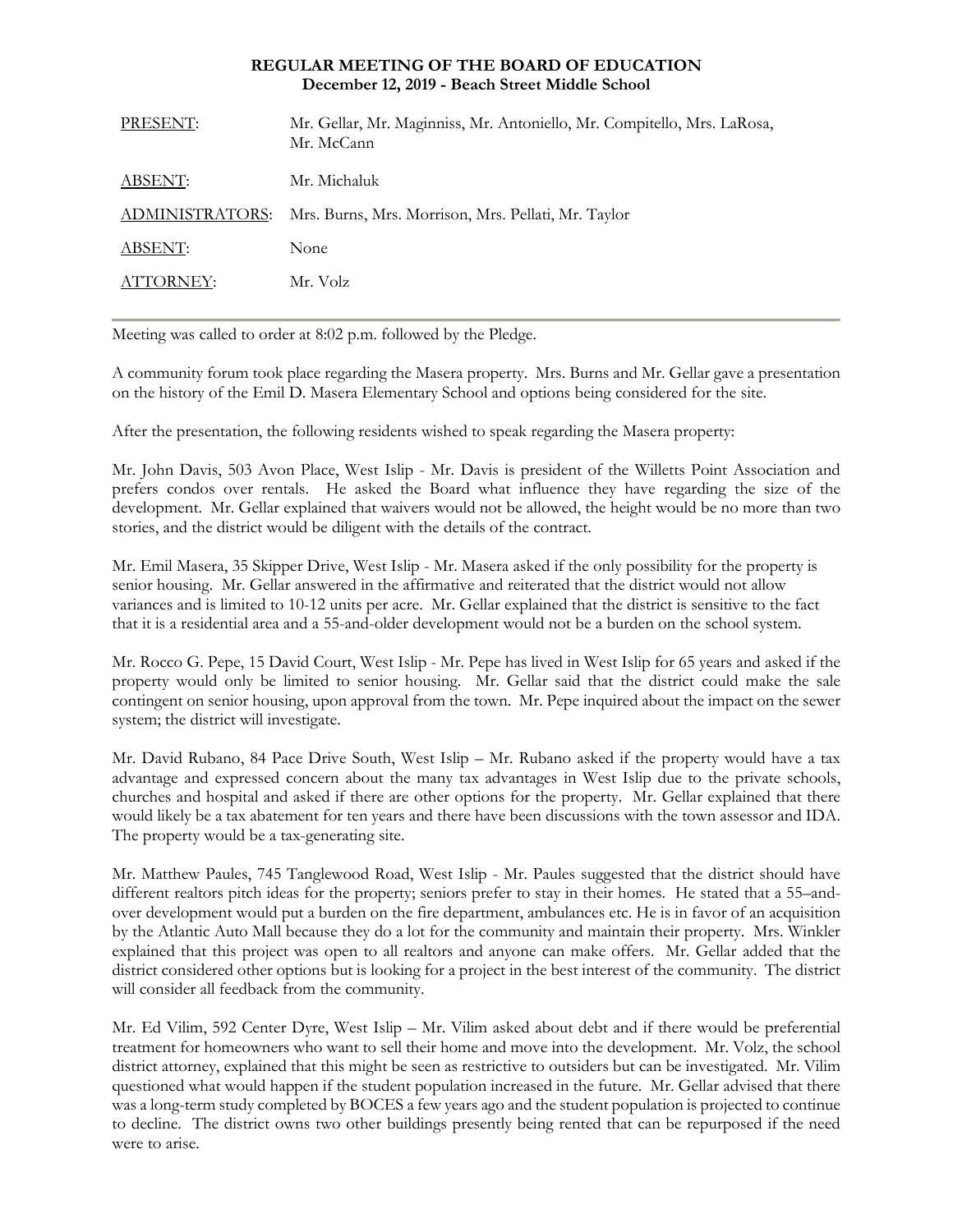Mr. Vilim also had concerns regarding the Islip Town Board and the control the district would have if circumstances changed in the future. Mr. Gellar advised that the town is in support of the project but if the district does not agree with the approved plan, the district would not go through with the deal.

Mr. Bob Ferraro, 6 Dunwoodie Road, West Islip – Mr. Ferraro had concerns about zoning and would like to see residential homes and a small park. Mrs. Winkler explained that the property is zoned for a school and would be rezoned to Residence C District, which limits housing to 10 condominiums per acre or 12 apartments per acre. The district would not be in favor of granting variances to any developer. Mr. Gellar explained that there is a greater need for senior housing and the construction cost of high-end homes is very high. Mrs. Winkler also explained that there is more value in senior housing.

Mr. Bill Sullivan, Jackson Avenue, West Islip - Mr. Jackson asked if the property would be rentals or condos. Mr. Gellar explained it could be a mixed-use development but was still under discussion. Mr. Jackson would prefer private homes since the value would increase over time.

Robert, 569 Peter Paul Drive, West Islip - Robert suggested a cash generating business for the property such as a sports complex. Mr. Gellar suggested that any proposals should be sent to Mrs. Winkler.

Erica, West Islip resident - Erica asked about the price range for the units. Mrs. Winkler explained that the developer is mandated to have 10% of the units be affordable.

West Islip resident - Asked the deadline date for bids and Mr. Gellar advised that the bids are closed for a senior development.

Kim Librizzi, 215 West 4<sup>th</sup> Street, West Islip - Mrs. Librizzi asked if zoning can be changed once is sold. Mrs. LaRosa advised that the Town of Islip assigns the zone and it cannot be changed. Mrs. Librizzi asked if Masera be renovated and the district close a different school. Mrs. LaRosa and Mrs. Winkler explained the high costs associated with renovating Masera.

West Islip resident - Eric told the audience that zoning is a very long process and one can go online to learn more about zoning in the Town of Islip.

Mike Lombardi, West Islip resident - Mr. Lombardi does not feel the community needs a medical building or a car dealership and prefers condos, but questioned why senior condos were chosen over condos available to the general public. Mr. Gellar explained that senior housing would stabilize the student population and not add a burden to the district.

Doreen Hantzschel, 1129 Jefferson Avenue, West Islip - Mrs. Hantzschel thanked the Board for having the community forum and expressed concerns about the traffic flow. Mr. Gellar explained there is a bus stop and a traffic study would be part of the project.

Ed Jablonski, West Islip resident - Mr. Jablonski asked what which project – condos or apartments – would generate more tax revenue. Condos are not eligible for the IDA abatement but apartments are. In that case, the district would receive less tax revenue for the first ten years, but be eligible for PILOTs.

Lynn Luttenberger, West Islip Association - Mrs. Luttenberger does not want rentals and feels renters do not have a vested interest in the property.

John Davis, West Islip Historical Society - Mr. Davis asked if an historical name using "Paumanok" could be used when naming the property. Mr. Gellar said it could be considered.

Jamie Dorr, 117 Paris Court, West Islip - Ms. Dorr spoke about the population of young parents in the community and the need for affordable housing. She feels home ownership is not always ideal and that renters are invested in the community. Mrs. LaRosa responded that it is something to consider.

Vincent, West Islip resident - asked if the solicitation was just for senior housing and if other projects would be considered. He is concerned about the amount of traffic 120 units would bring.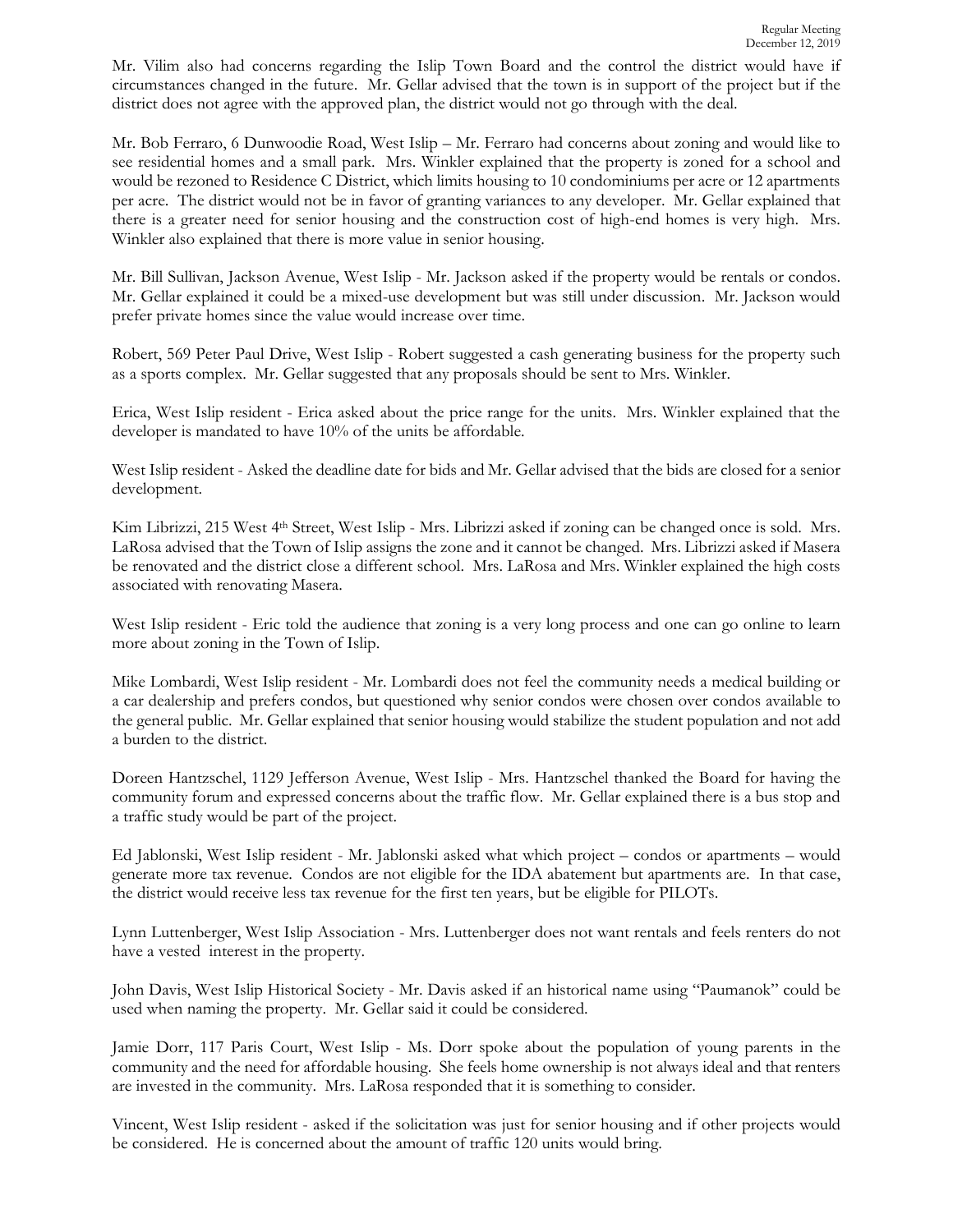Julie Cannistra, 143 Gladstone Avenue, West Islip - Mrs. Cannistra reminded the audience that the community was a thriving district for years and has always had traffic.

## APPROVAL OF MINUTES

Motion was made by Ron Maginniss, seconded by Annmarie LaRosa, and carried when all Board members present voted in favor to approve the minutes of the November 19, 2019 Planning Session.

## PERSONNEL

Motion was made by Ron Maginniss, seconded by Richard Antoniello and carried when all Board members present voted in favor to approve TEACHER:LEAVE OF ABSENCE (unpaid): (Pursuant to the Family Medical Leave Act of 1993-12 week continuous medical coverage): Nicole Perperis, Health, effective December 2, 2019 through January 24, 2020 (High School).

Motion was made by Ron Maginniss, seconded by Peter McCann and carried when all Board members present voted in favor to approve CIVIL SERVICE:RESIGNATION: Kerri Culkin, Part Time Food Service Worker, effective December 14, 2019 (Oquenock).

Motion was made by Ron Maginniss, seconded by Tom Compitello and carried when all Board members present voted in favor to approve CIVIL SERVICE:RESIGNATION: Rosemarie Giudice, School Nurse, effective January 4, 2020 (Paul J. Bellew).

Motion was made by Ron Maginniss, seconded by Annmarie LaRosa and carried when all Board members present voted in favor to approve CIVIL SERVICE:RETIREMENT:Sylvie Desano, Part Time Food Service Worker, effective December 21, 2019 (16 years).

Motion was made by Ron Maginniss, seconded by Richard Antoniello and carried when all Board members present voted in favor to approve CIVIL SERVICE:RETIREMENT:Michael Logiudice, Chief Custodian, effective January 31, 2020 (25 years).

Motion was made by Ron Maginniss, seconded by Richard Antoniello and carried when all Board members present voted in favor to approve CIVIL SERVICE:CHANGE IN TITLE: Fortunata DeMartino, Library Aide, effective December 13, 2019 (High School; Step 8; replacing A. O'Bryen {retired}).

Motion was made by Ron Maginniss, seconded by Peter McCann and carried when all Board members present voted in favor to approve CIVIL SERVICE:PROBATIONARY APPOINTMENT: Carol Churpita, Senior Office Assistant, effective January 13, 2020 (District Office; Step 1; replacing A. Anos {retired}).

Motion was made by Ron Maginniss, seconded by Richard Antoniello and carried when all Board members present voted in favor to approve CIVIL SERVICE:PROBATIONARY APPOINTMENT: Mayra Castillo, Cafeteria Aide, effective December 13, 2019 (Udall; Step 1; replacing H. Mercorella {Library Aide}).

Motion was made by Ron Maginniss, seconded by Annmarie LaRosa and carried when all Board members present voted in favor to approve CIVIL SERVICE:PROBATIONARY APPOINTMENT: Kerri Culkin, Special Education Aide, effective December 16, 2019 (High School; Step 1; replacing M. Kofler {retired}).

Motion was made by Ron Maginniss, seconded by Peter McCann and carried when all Board members present voted in favor to approve CIVIL SERVICE:PROBATIONARY APPOINTMENT: Robin LaMorte, Special Education Aide, effective December 13, 2019 (Paul J. Bellew; Step 1; replacing L. Beck {resigned}).

Motion was made by Ron Maginniss, seconded by Annmarie LaRosa and carried when all Board members present voted in favor to approve CIVIL SERVICE: SUBSTITUTE SPECIAL EDUCATION AIDE (\$17.87/hr.): Mayra Castillo, effective December 13, 2019.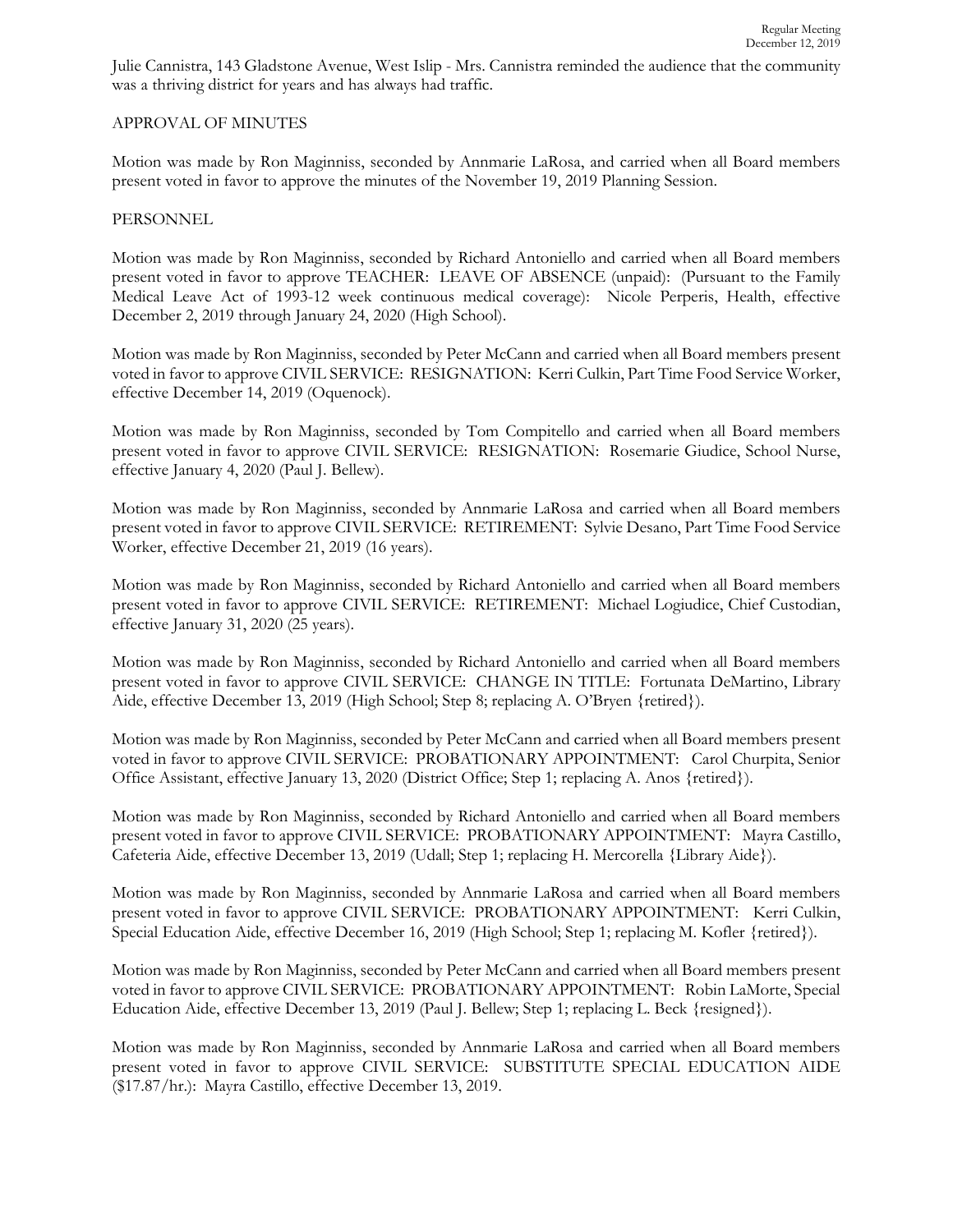Motion was made by Ron Maginniss, seconded by Richard Antoniello and carried when all Board members present voted in favor to approve OTHER: 2020 SPRING HIGH SCHOOL COACHES:

BASEBALL Shawn Rush, Varsity Coach Richard Zeitler, Assistant Varsity Coach Michael LaCova, J.V. Coach Joseph LaCova, Varsity/J.V. Volunteer Coach

**SOFTBALL** John T. Denninger, Assistant Varsity Coach Edward Jablonski, J.V. Coach Kim Raimondi-Rinyu, Varsity/J.V. Volunteer Coach

BOYS TRACK Jeremy Robertson, Varsity Coach John Lavery, Assistant Varsity Coach Daniel Fannon, Varsity Volunteer Coach

GIRLS TRACK Nick Grieco, Varsity Coach Michael DiStefano, Assistant Varsity Coach

BOYS LACROSSE Thomas Corcoran, Varsity Coach William Turri, Assistant Varsity Coach Sean McAleavey, J.V. Coach Michael Delgado, Assistant J.V. Coach

GIRLS LACROSSE Joseph Nicolosi, Varsity Coach Brian Cameron, Assistant Varsity Coach Thomas Powers, J.V. Coach Stacy Piropato, Assistant J.V. Coach

BOYS TENNIS George Botsch,Varsity Coach James Dooley, J.V. Coach

GIRLS GOLF Thomas Loudon, Varsity Coach

UNIFIED BASKETBALL Erin Bies, Assistant Coordinator

Motion was made by Ron Maginniss, seconded by Annmarie LaRosa and carried when all Board members present voted in favor to approve OTHER: 2020 SPRING MIDDLE SCHOOL COACHES:

## BASEBALL

Kevin Osburn, 7-8 Udall Coach Richard Zec, Udall-Volunteer Coach Frank Franzone, 7-8 Beach Coach Larry Plompen, Beach Volunteer

**SOFTBALL** Robert Weiss, 7-8 Udall Coach

BOYS TRACK Kevin Murphy, 7-8 Udall Coach Chris Salerno, 7-8 Beach Coach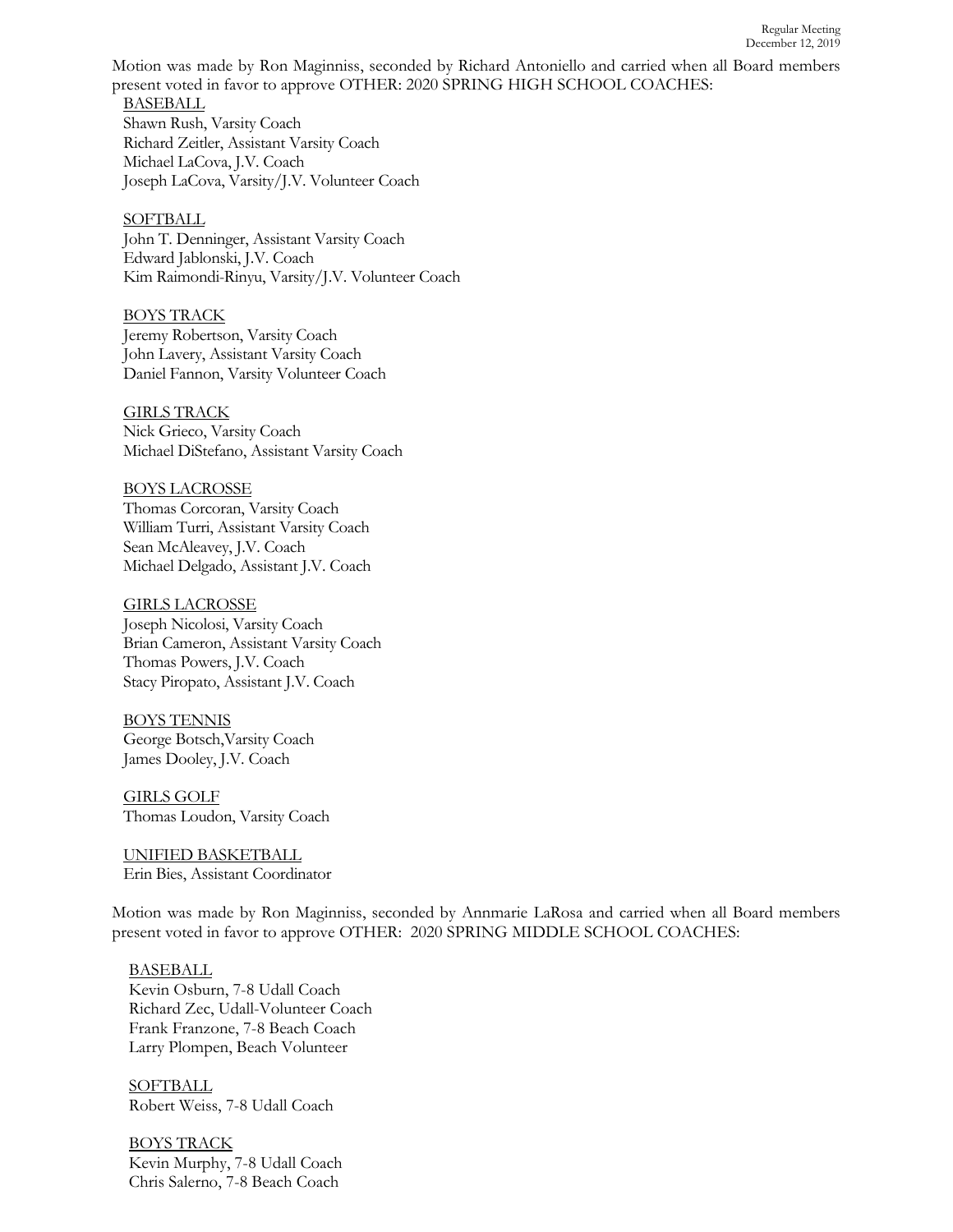OTHER: 2020 SPRING MIDDLE SCHOOL COACHES - continued GIRLS TRACK Kathryn Dranoff, 7-8 Udall Coach Lindsay Morgan, 7-8 Beach Coach

#### BOYS LACROSSE

Greg Schmalenberger, 7-8 Udall Coach Dennis J. Coleman, Assistant Udall Coach Michael Perrone, 7-8 Beach Coach Anthony Pellati, Assistant Beach Coach

GIRLS LACROSSE Kelly Weiseneel, 7-8 Udall Coach Kristie Ferruzzi, Assistant Udall Coach Kristen Doherty, 7-8 Beach Coach Daniel Formichelli, Assistant Beach Coach

## BOYS & GIRLS SWIMMING

Thomas Bruder, 7-8 Udall-Beach B&G Coach John {Jack} Luquer, Assistant 7-8 Udall-Beach B&G Coach

BOYS TENNIS JoAnne Orehosky, 7-8 Udall-Beach Coach

Motion was made by Ron Maginnniss, seconded by Richard Antoniello and carried when all Board members present voted in favor to approve OTHER: HOMEBOUND INSTRUCTOR (\$30.00/hr.)

Meghan Brady, effective December 13, 2019 Kathryne Gruskin, effective December 13, 2019 Jennifer Kelly, effective December 13, 2019

Motion was made by Ron Maginniss, seconded by Annmarie LaRosa and carried when all Board members present voted in favor to approve OTHER: SUBSTITUTE TEACHER (\$115 per diem):

Meghan Brady, effective December 13, 2019 \*Sarah Clahane, effective January 2, 2020 Allison Gunning, effective January 27, 2020, student teacher Kathryne Gruskin, effective December 13, 2019 Jennifer Kelly, effective December 13, 2019 Mark Marron, effective January 23, 2020, student teacher Samantha McEvoy, effective March 16, 2020, student teacher Michelle Murphy, effective December 13, 2019 Daniel Rush, effective January 27, 2020, student teacher Alana Schultz, effective January 22, 2020, student teacher Danielle Sugumele, effective January 27, 2020, student teacher Nicolette Zahralban, effective January 22, 2020, student teacher

#### CURRICULUM UPDATE

Mrs. Morrison informed the audience that on December 5 high school students took part in a Career Fair planned by Mr. Ryan Vollmuth. Representatives from technology companies, medical facilities, banking and finance institutions, Disney, the food service industry, and engineering specialists, to name a few spent the morning sharing their insights and expertise in regard to their profession. Local establishments such as Brian Joseph Salon, Good Samaritan Hospital and Gemelli's Restaurant participated in the event along with Mr. Gellar and Mr. McCann.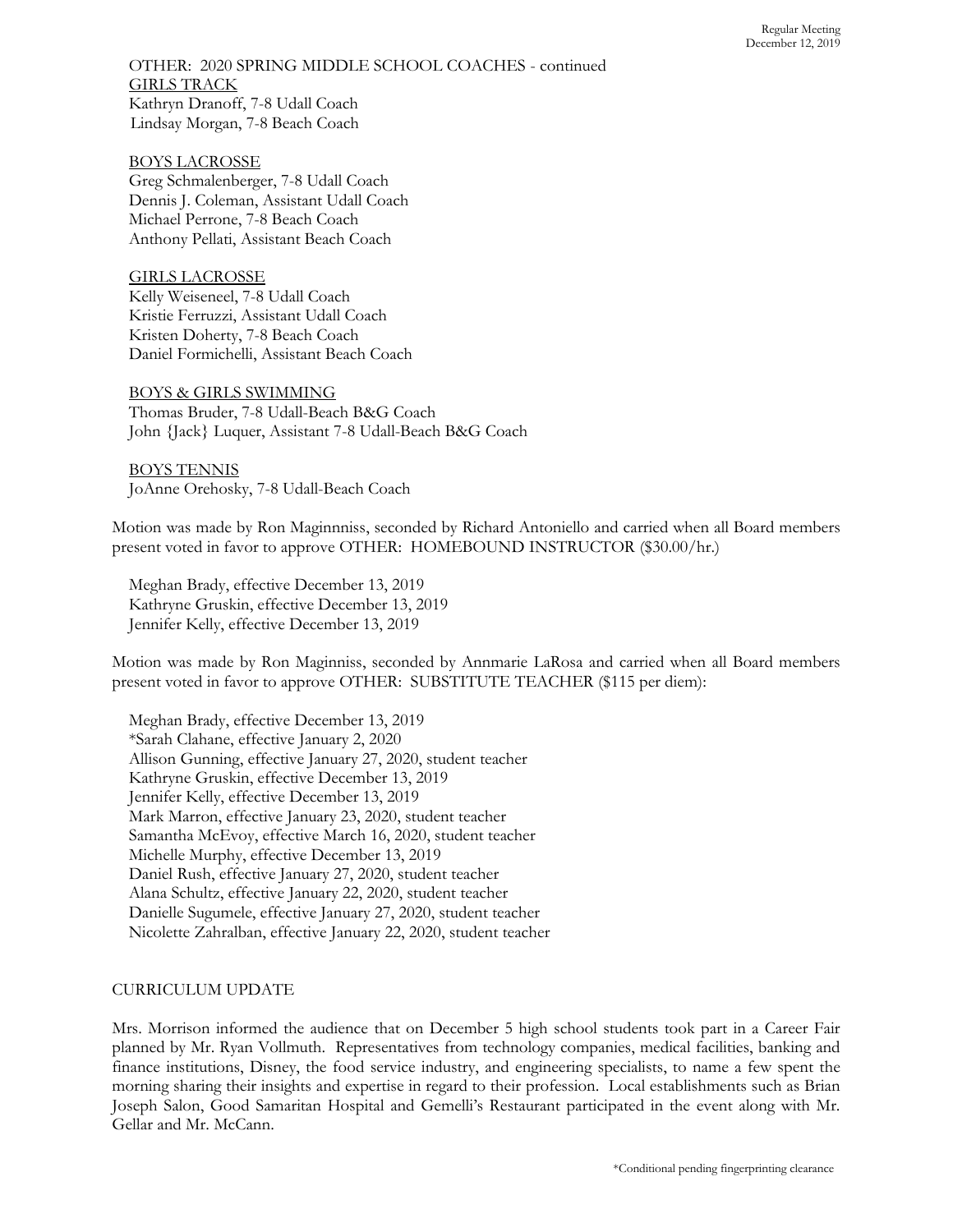Superintendent's Conference Day took place on December 6. Teachers and staff members attended selfselected workshops on topics of personal interest facilitated by 30 West Islip administrators and teachers. Topics explored included: *Flipping for Flip Grid, Coding for Newbies, In a Galaxy Far Far Away: Using the Planetarium Across All Subject Areas,* and many more*.*

A parent academy regarding the elementary math standards and resources will take place on January 22 by Mr. Grover and the elementary principals. The academy will include student involvement, hands on activities, modeling and much more. Specific information will be provided to elementary parents in the coming weeks.

Mrs. Morrison wished everyone a Happy Holiday.

## REPORT OF COMMITTEES

Finance Committee: Ron Maginniss reported on the meeting held on 12/10/19. Items reviewed included the October treasurer's report; October extra-curricular report; November payroll summary; October financial statements; claims audit report and the November system manager audit report. Also reviewed were warrants, payroll certification forms, surplus items, donations, resolutions and approval of contracts. Mrs. Pellati informed the committee that if the District were to decide on using the Capital Reserve for the 2020-2021 school year, a proposition would have to be added to the 2020-2021 school budget ballot. The committee will evaluate the remaining bond projects before making a decision related to the potential use of the Capital Reserve.

Buildings & Grounds Committee: Ron Maginniss reported on the meeting held on 12/10/19. Items reviewed included a bond update: Phase 4 bid results, pending Phase 5 submittals and a Bayview sports field project. Other items discussed were a request by the Soccer Club to add mobile turf lights to the Barberry field, Bridges' request to replace its basketball court, and the PV Solar Panel Roof Project. Mrs. Pellati and Mr. Bosse are to meet with ECG to review and analyze the submittals. The Willett's Creek remediation is on schedule.

Committee on Special Education/Preschool Special Education: Tom Compitello reported on the meeting held on 12/11/18. Items discussed were CSE/CPSE recommendations and student placements.

Safety Committee: Tom Compitello reported on the meeting held 12/10/19. Items reviewed included a technology update about the RAVE system by Reanna Fulton; the blue light warning system; additional camera coverage; additional vape detectors in bathrooms; addition of security guards for 2020-2021; and a Code of Conduct review.

Health & Wellness Committee: Peter McCann reported on the meeting held 11/19/19. Items reviewed included a review of the Color Run that took place 10/20/19, a wonderful community event with approximately 400 participants. The expected release of the Newsletter is late January-February and will address mental health, vaping, appropriate behavior at interscholastic events, the social host law, hotlines, etc. The public comment period is open for the Gardasil vaccination and the committee discussed some possible events for Family Connection Nights. The next meeting will take place on Tuesday, January 7, 2020 at 9:30 a.m. in the Paul J. Bellew cafeteria.

## FINANCIAL MATTERS

The treasurer's report for October was presented. Beginning balance as of 10/1/19: \$53,611,333.54; ending balance as of 10/31/19: \$38,726,864.05. .

Motion was made by Ron Maginniss, seconded by Annmarie LaRosa, and carried when all Board members present voted in favor to approve 2019-2020 General Fund budget transfers 3753-3758 and 2019-2020 Capital Fund budget transfers 3755-3761.

Motion was made by Ron Maginniss, seconded by Richard Antoniello, and carried when all Board members present voted in favor to approve a resolution re: donation from Alliant Insurance - \$700 to WIUFSD Cafeteria Fund.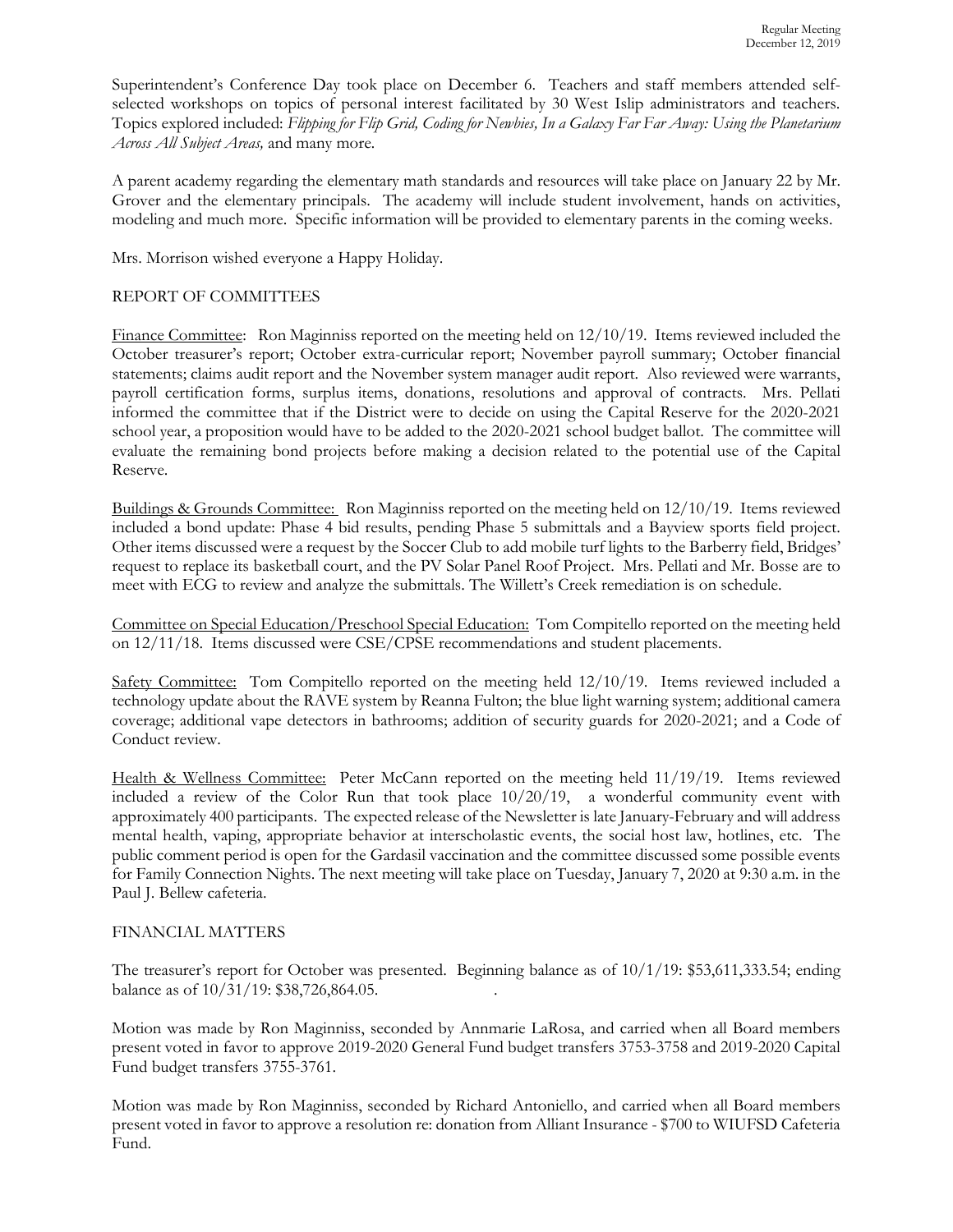Motion was made by Ron Maginniss, seconded by Richard Antoniello, and carried when all Board members present voted in favor to a approve resolution re: Special Olympics New York - \$1,000 - WIUFSD Unified Basketball Program.

Motion was made by Ron Maginniss, seconded by Tom Compitello, and carried when all Board members present voted in favor to approve a resolution re: Increase to Budget 2019-2020.

## DONATIONS:

WHEREAS, the West Islip Union Free School District is in receipt of donated funds in the amount of \$700.00 from Alliant Insurance Services, Inc., which have been donated to the Cafeteria Fund to directly benefits the students of the West Islip School District.

WHEREAS, the West Islip Union Free School District is in receipt of donated funds in the amount of \$1,000.00 from Special Olympics of New York, Inc., which have been donated for the purchase of athletic supplies and equipment for the Unified Basketball Program at the High School.

## RESOLUTION: INCREASE 2019/2020 BUDGET

BE IT RESOLVED, that the Board of Education hereby authorizes the appropriation budget for the 2019/2020 school year to be increased to \$125,911,290.98, an increase of the \$1,000.000 donation from Special Olympics for the West Islip High School.

Motion was made by Ron Maginniss, seconded by Annmarie LaRosa, and carried when all Board members present voted in favor to approve 2019-2020 contracts: Edward M. Petrosky, Psy.D., ABPP; Half Hollow Hills CSD: Hardship and Eligibility Amendments to the WIUFSD 403(b) Retirement Plan; Lindenhurst UFSD; Milestones in Homecare, Inc; Mountain Lake Academy; South Huntington UFSD; Tender Age Pediatric Therapies; Theralympic Speech PLLC.

Motion was made by Ron Maginniss, seconded by Richard Antoniello, and carried when all Board members present voted in favor to approve the surplus of miscellaneous IT equipment; IBM Selectric III Typewriter-Special Education Department; Miscellaneous Music textbooks at Bayview.

Motion was made by Ron Maginniss, seconded by Richard Antoniello, and carried when all Board members present voted in favor to approve resolutions re: approval of the corrective Action Plan as related to the Independent Auditors Report for the year ended June 30, 2019 from R.S. Abrams & Co.,LLP.

# I. RESOLUTIONS

BE IT RESOLVED, that the Board of Education of the West Islip School District approves of the District's Corrective Action Plan related to the Independent Auditors Report for the year ended June 30, 2019 from R.S. Abrams & Co., LLP.

## PRESIDENT'S REPORT

Motion was made by Ron Maginniss, seconded by Richard Antoniello, and carried when all Board members present voted in favor to approve Winkler Amendment to Contract.

Motion was made by Ron Maginniss, seconded by Annmarie LaRosa, and carried when all Board members present voted in favor to approve Resolution re: destruction of unused and full ballot booklets from the May 21, 2019 election.

Motion was made by Ron Maginniss, seconded by Richard Antoniello, and carried when all Board members present voted in favor to approve Teamsters Local 237 Memorandum of Agreement re: additional duties.

Motion was made by Ron Maginniss, seconded by Peter McCann, and carried when all Board members present voted in favor to approve Chief/School Physicians 2019-2020.